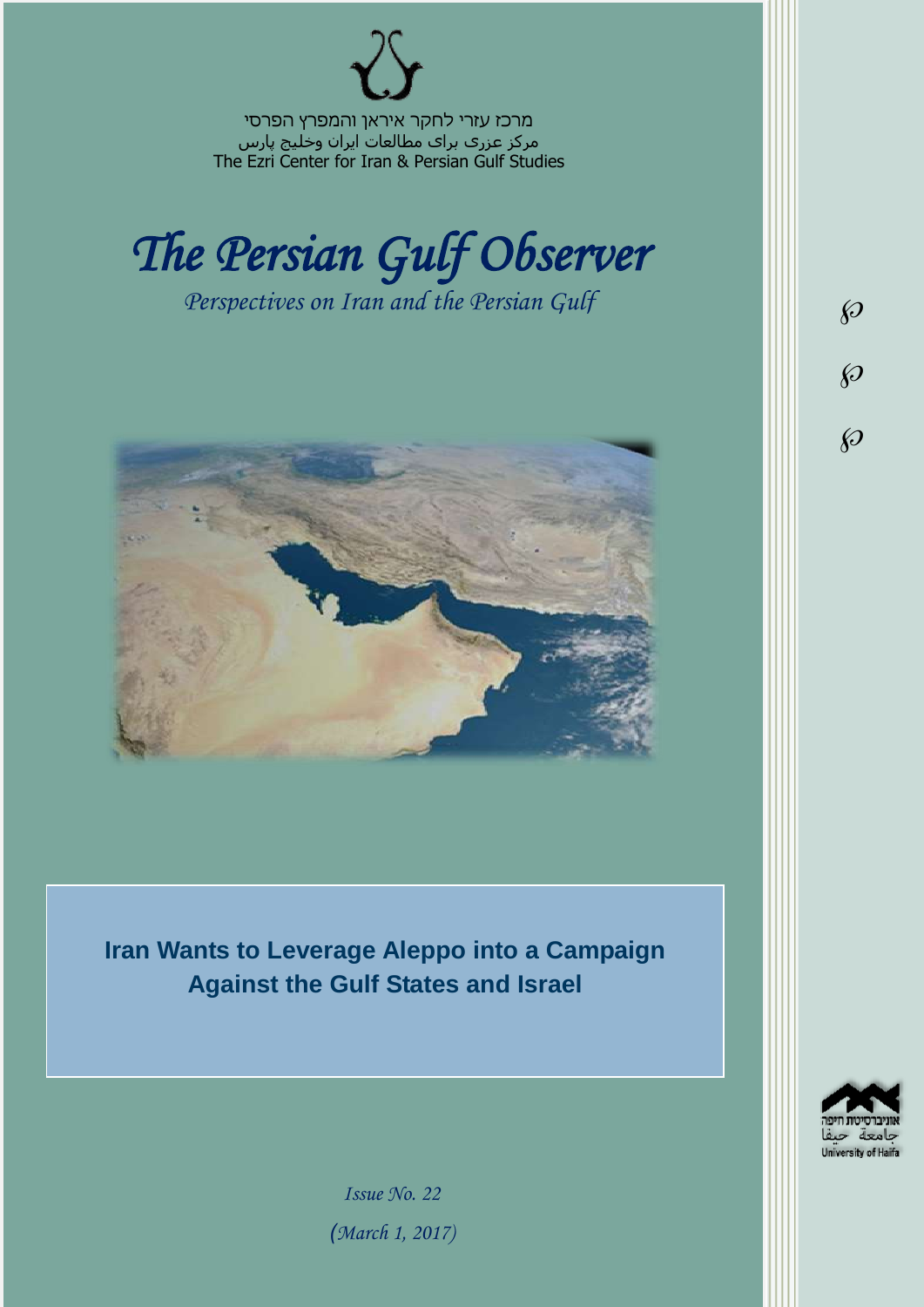The Ezri Center for Iran & Persian Gulf Studies at the University of Haifa is happy to launch The Persian Gulf Observer: Perspectives on Iran and the Persian Gulf. The Persian Gulf Observer will be published periodically, expressing the views and analysis of the Ezri center's researchers on various issues concerning the Persian Gulf region and the countries which lay by its shores. Attached please find the 22th issue written by Mr. Yossi Mansharof on "Iran Wants to Leverage Aleppo into a Campaign Against the Gulf States and Israel"

You are most welcome to follow the Ezri Center's twits at: <https://twitter.com/EzriCenter> , be our friend on Facebook: [https://www.facebook.com/pages/The-Ezri-Center-for-Iran-and-](https://www.facebook.com/pages/The-Ezri-Center-for-Iran-and-Persian-Gulf-Studies/141080069242626)[Persian-Gulf-Studies/141080069242626](https://www.facebook.com/pages/The-Ezri-Center-for-Iran-and-Persian-Gulf-Studies/141080069242626)

Watch and listen to conferences and lecturers in the Center's YouTube channel:

<https://www.youtube.com/channel/UCZdzvlhv7a8nxLjYZdaz68Q>

and visit our site:<http://gulfc.haifa.ac.il/>

You are also cordially invited to visit our site in Persian [www.TeHTel.com,](http://www.tehtel.com/) where you could find interesting material on various aspects of the life in Israel.

## DOG DOG DOG DOG DOG DOG DOG

תרכז עזרי לחקר איראן והמפרץ הפרסי באוניברסיטת חיפה שמח להשיק את :The Persian Gulf Observer

Perspectives on Iran and the Persian Gulf, בו יוצגו מאמרי דעה שיופצו בתדירות תקופתית, פרי- עטם של חוקרי

המרכז על מגוון נושאים מאזור המפרץ הפרסי והמדינות השוכנות לחופיה.

להלן הגיליון ה- 20 ובו מאמר מאת מר יוסי מנשרוף בנושא Iran Wants to Leverage Aleppo into a Campaign Against" the Gulf States and Israel"

אנו מזמינים אתכם לעקוב אחרי ציוצי המרכז בכתובת: [EzriCenter/com.twitter://https](https://twitter.com/EzriCenter) ,

[https://www.facebook.com/pages/The-Ezri-Center-for-Iran-and-](https://www.facebook.com/pages/The-Ezri-Center-for-Iran-and-Persian-Gulf-Studies/141080069242626)

[Persian-Gulf-Studies/141080069242626](https://www.facebook.com/pages/The-Ezri-Center-for-Iran-and-Persian-Gulf-Studies/141080069242626)

לצפות ולהאזין לכנסים והרצאות בערוץ היו-טיוב של המרכז:

<https://www.youtube.com/channel/UCZdzvlhv7a8nxLjYZdaz68Q>

<http://gulfc.haifa.ac.il/> ולבקר אותנו באתר הבית:

דוברי ויודעי הפרסית שביניכם מוזמנים לבקר באתר שלנו בשפה הפרסית [com.TeHTel.www](http://www.tehtel.com/) בו ניתן למצוא חומרים מעניינים על היבטים שונים של החיים בישראל.